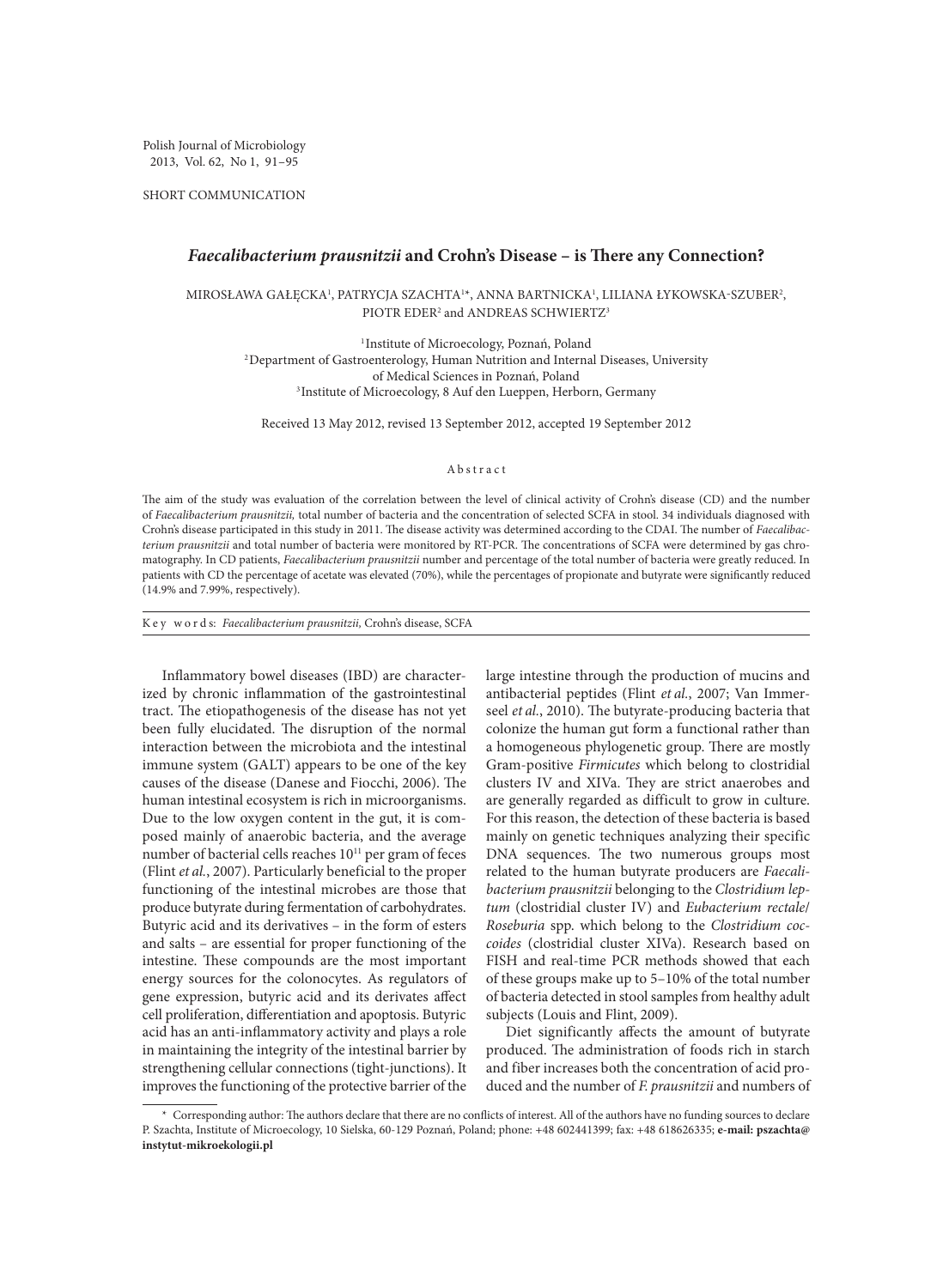| Table I                                                      |  |
|--------------------------------------------------------------|--|
| Number of patients according disease activity state and time |  |
| of diagnosis                                                 |  |

| Number of patients<br>$N = 34$ | Disease activity state (according CDAI) |          |          |        |  |  |  |  |
|--------------------------------|-----------------------------------------|----------|----------|--------|--|--|--|--|
|                                | Remission                               | Mild     | Moderate | Severe |  |  |  |  |
|                                | 20                                      |          |          |        |  |  |  |  |
| Time of diagnosis<br>(years)   | new diagnosis                           | $\leq$ 2 | $2 - 15$ |        |  |  |  |  |
| Number of patients<br>$N = 34$ |                                         | 3        | 27       |        |  |  |  |  |

clostridial cluster XIVa (Shen *et al.*, 2011). The diet also affects the pH in the proximal colon, which is also a key parameter in determining the production of butyrate. In addition, the stimulation of butyrate producers affects the metabolic cross feeding. It has been shown, that lactic acid produced *in vitro* by lactic acid bacteria is used by some species of the clostridial cluster XIVa to produce higher concentrations of butyric acid. This mechanism explains why sometimes the supply of lactic acid bacteria stimulates the production of butyric acid (Van Immerseel *et al.*, 2010; Louis and Flint, 2009).

Due to the reported anti-inflammatory effects, short chain fatty acids (SCFA), especially butyric acid, are seen as potential therapeutic agents in patients with IBD. An appropriate number of bacteria producing SCFA elicits a favorable effect on the state of the intestine. In an animal model, Sokol et al. reported a decreased number of these groups of bacteria in IBD (Sokol *et al.*, 2008).

The aim of the study was to evaluate the abundance of *F. prausnitizii* as a representative of the largest group of butyrate-producing bacteria and the number of individual SCFA in the feces of adult patients with IB

The study included 34 patients (19 females and 15 males) diagnosed with Crohn's disease, hospitalized in the Department of Gastroenterology, Nutrition and Internal Diseases, University of Medical Sciences in Poznan, in 2011. The patients were between 19 and 64 years of age (average age 34 years). Disease activity was determined according to the Crohn Disease Activity Index (CDAI). The patients were divided into the following groups: groups remission (CDAI < 150), a group of mild activity (CDAI 150–220), moderate activity (CDAI 220–450) and severe activity (CDAI>450). In addition, all patients were divided based on the time of diagnosis: a newly made diagnosis, diagnosis made in the last 2 years, diagnosis made 2–15 years ago and diagnosis made more than 15 years ago. The numbers of patients, according the disease activity and time of diagnosis, are presented in Table I.

The material for the study was obtained from the feces of each patient. In order to determine the amount of *F. prausnitzii* and the total bacterial cell number in the feces, each sample was subjected to genetic analysis (Quantitative PCR-qPCR). The DNA was extracted using the Easy Mag DNA isolation system (Bio-Merieux). Primers were stringently selected using the Primer Q4 Designer program to avoid primer-dimer formation and yield 100- to 300-bp products. The primers are listed in Table II. Discriminating nucleotides were chosen to be at the 3' end of the primer. The standard line was based on actual counting of cultured bacteria and correlated directly to the Ct values of the qPCR. PCR amplification and detection was performed using an ABI PRISM 7900HT sequence detection system (Applied Biosystems) in optical-grade 96-well plates sealed with optical sealing tape. Each reaction mixture (25 mL) comprised 12.5 mL of QuantiTect SYBR Green PCR Master Mix (Qiagen), 2 mL of primer mixes (10 pmol/mL each), 9 mL of sterile distilled water, and 1.5 mL of stool DNA (10 ng/mL). For the negative control, 2 mL of sterile distilled water instead of the template DNA solution was added to the reaction solution. A standard curve was produced using the appropriate reference organism to convert the qPCR values into numbers of bacteria per gram. The standard curves were prepared using the same PCR assay as used for the samples. The fluorescent products were detected in the final step of each cycle. A melting curve analysis was carried out after amplification to distinguish the targeted PCR products from the non-targeted PCR products. The melting curves were obtained by slow heating at temperatures of 55°C–95°C at a rate of 0.2°C/ second, with continuous fluorescence collection. Realtime qPCR was performed in triplicate, and average values were used for quantification. PCR conditions were optimized based on those described in the literature (Matsuki *et al.*, 2002; Matsuki *et al.*, 2004; Franks *et al.*, 1998; Harmsen *et al.*, 2002). The amplification program used for all primers consisted of one cycle of 95°C for

Table II 16S rRNA gene-targeted group and species-specific primers used in this study

| Target         | Primer name | Primer sequence $(5'-3')$ |
|----------------|-------------|---------------------------|
| Total bacteria | Unif340     | ACTCCTACGGGAGGCAGCAGT     |
|                | UniR514     | ATTACCGCGGCTGCTGGC        |
| F. prausnitzii | PrausF480   | CAGCAGCCGCGGTAAA          |
|                | PrausR631   | CTACCTCTGCACTACTCAAGAAA   |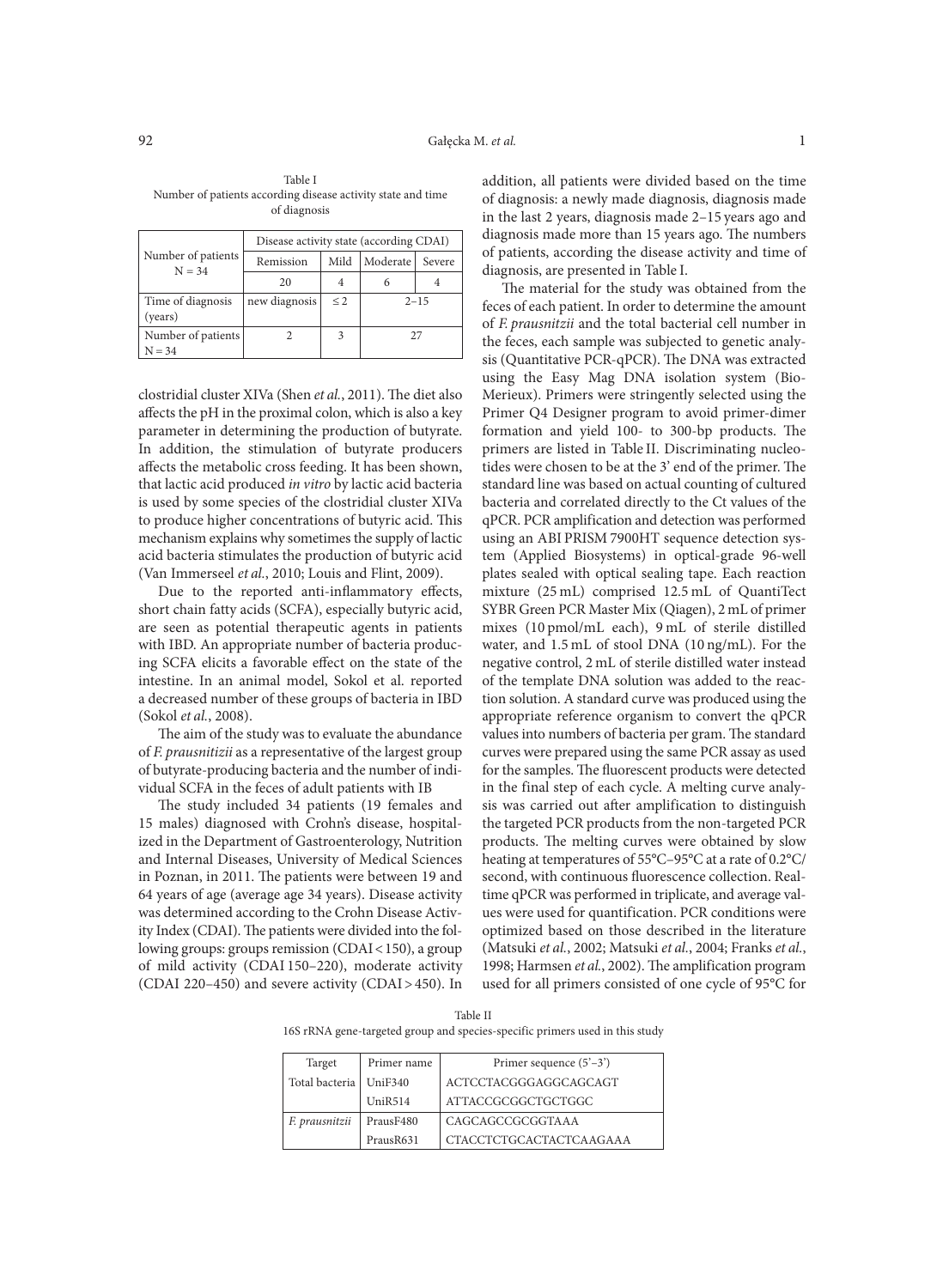15 minutes followed by 40 cycles of 95°C for 30 seconds, 60°C for 30 seconds, and 72°C for 60 seconds. In all assays, the amplification efficiency was > 90%, and the standard curve showed a linear range across at least 5 logs of DNA concentrations with a correlation coefficient >0.9. The lowest detection limit of all assays was as low as 10–100 copies of specific bacterial 16S rDNA per reaction, corresponding to 104–105 copies per gram of wet-weight feces. All data was analyzed using ABI Prism software.

Stool samples to be analyzed for short chain fatty acids (SCFA): butyrate, acetate, propionate, were freezedried and subsequently analyzed using gas chromatography. The samples were weighed (~80 mg dry matter) and an extraction solution (1 mL) containing oxalic acid (0.1 mol/L), sodium azide (40 mmol/L), and an internal standard (caproic acid 0.1mmol/L) was added. The solution was extracted for 60 min on a horizontal shaker and then centrifuged (10 min at  $16,000 \times g$ ). Concentrations of the SCFA were determined in the supernatant using an Agilent 6890N gas chromatography with flame ionization detection equipped with a capillary column Innowax  $30 \text{ m} \times 530 \text{ μm} \times 0.1 \text{ μm}$  (Agilent). ChemStation software was used for data processing.

All statistical analyses were performed using Statistica 7.0. The normality of the data was checked using the nonparametric Kolmogorov-Smirnov test. Before analysis for treatment differences, data was subjected to the Levene test for homogeneity of variances. Depending on the normality of the underlying data, analysis of variance or the Mann-Whitney U test was used for statistical analyses. Spearman's rank correlation coefficient was calculated by analyzing the relationship between the number of microorganisms and the number of analyzed SCFA in the feces and the level of clinical activity of disease

The study was authorized by the Ethical Committee at the Karol Marcinkowski University of Medical Sciences in Poznan (the authorization number – 120/11).

There were no statistical significant correlations between: patient's sex, age, time of diagnosis and both the number of analyzed bacteria and SCFA amount. There were some significant differences in number of

*F. prausnitzii* (but not in the total number of bacteria) and the amount of SCFA depending on the disease activity state. The numbers of analyzed microorganisms in various stages of the CD activity are shown in Table III.

In CD patients, the number of *F. prausnitzii* in the feces and its percentage of the total number of bacteria was greatly reduced. In healthy individuals, the number of reported bacteria is not less than  $10^9$  cells/g feces and they constitute more than 5% of the total number of bacteria (Schwiertz *et al.*, 2010). The authors demonstrated that even in patients in good health (remission) the number of microorganisms was only 108 cells/g of feces. The number of *F. prausnitzii* in feces differed significantly depending on the disease activity index ( $p = 0.015$ ). The described correlation was negative: the higher the disease activity, the lower the number of bacteria.

The total number of bacteria in the feces in a properly functioning colon should be in the range of  $10^{11}$ – $10^{12}$  cfu/g of feces. In the examined group of patients, the number of microorganisms was significantly reduced  $(10<sup>7</sup>$  cells/g of feces). In all stages of the disease activity, the total number of bacteria in the feces did not reach the required physiological level.

The total amount of bacteria in the feces in each stage of the disease activity did not differ significantly, although the obtained probability was relatively high  $(p = 0.09)$ . There were no significant differences in the number of microorganisms in the feces, depending on the time since diagnosis of CD.

The number of short-chain fatty acids in the feces of CD patients depending on the stage of disease activity is shown in Table IV.

Percentages of short-chain fatty acids of the total SCFA content in the feces should be relatively constant. The percentage of acetic acid should be 60%, propionic acid – 20–25%, butyric acid: 15–20% (Roy *et al.*, 2006; Rechkemmer *et al.*, 1988). Significant abnormalities were detected in the amount of individual SCFA in the feces of CD patients. It is believed that of all SCFA, the trophic effect of butyrate is the most essential. While the percentage of acetate was increased (70%), the percentage of propionate and butyrate in the feces of CD

Table III Minimum, maximum and median concentrations of *F. prausnitzii* and total cell count in patients with Crohn disease depending on the state of disease activity.

|                                              | The level of clinical activity of disease |           |           |               |           |           |                   |           |          |               |
|----------------------------------------------|-------------------------------------------|-----------|-----------|---------------|-----------|-----------|-------------------|-----------|----------|---------------|
| Type of bacteria                             | Remission                                 |           |           | Mild activity |           |           | Moderate activity |           |          | $p \leq 0.05$ |
|                                              | Min                                       | Max       | Median    | Min           | Max       | Median    | Min               | Max       | Median   |               |
| F. prausnitzii                               |                                           | $9E + 08$ | $2E + 07$ |               | $1E + 06$ |           |                   | $2E + 08$ | $\theta$ | $p = 0.015$   |
| Total number of bacteria $ 1,2E+08 $ 6E + 10 |                                           |           | $3E + 09$ | $1E+08$       | $5E + 08$ | $3E + 08$ | $1E + 08$         | $4E + 09$ | $1 + 09$ | $p = 0.09$    |

 $p$  – significant when  $\leq 0.05$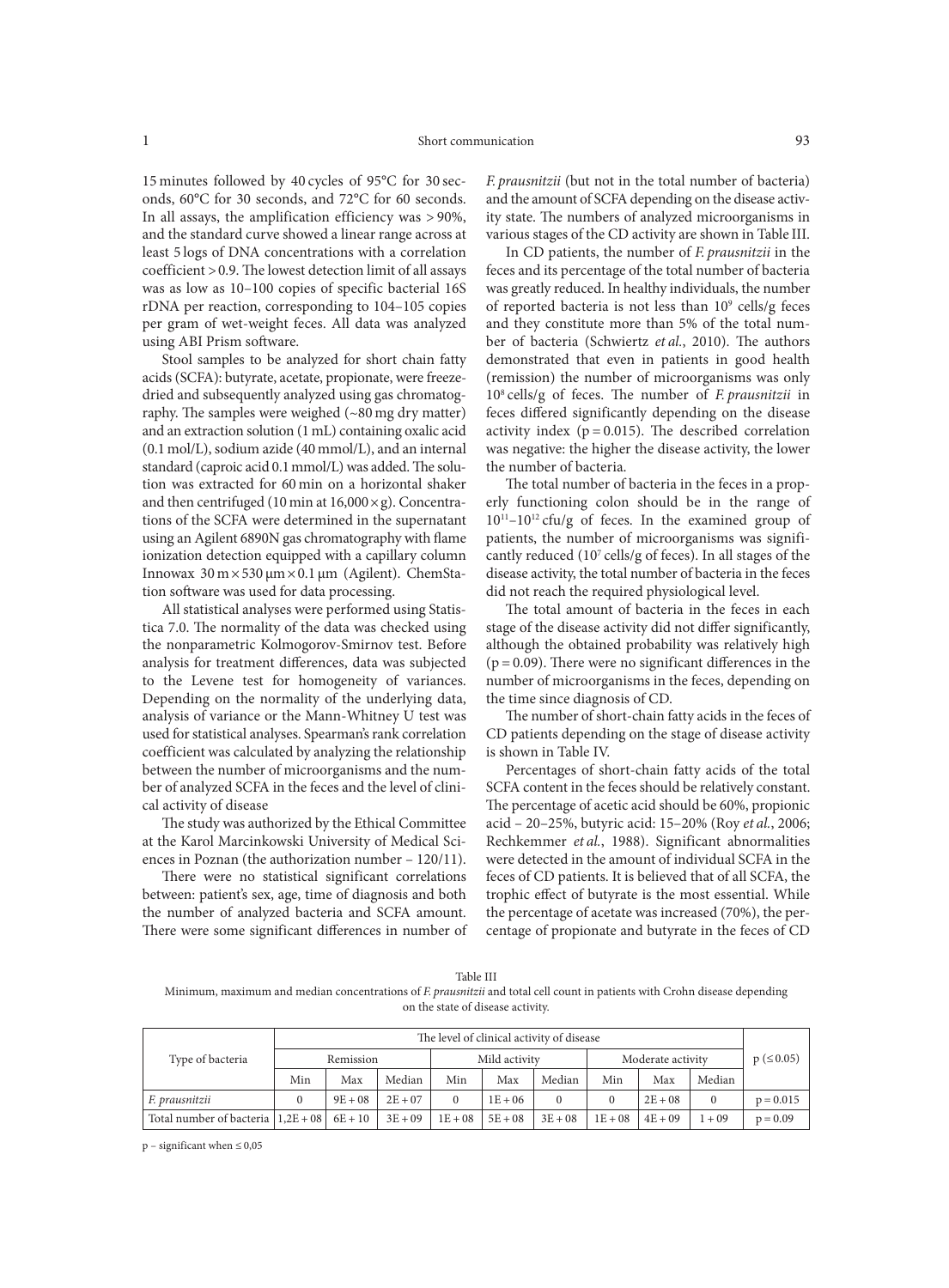## 94 Gałęcka M. *et al.* 1

| <b>SCFA</b> | The level of clinical activity of disease |       |        |               |       |        |                   |      |        |               |                 |  |
|-------------|-------------------------------------------|-------|--------|---------------|-------|--------|-------------------|------|--------|---------------|-----------------|--|
|             | Remission                                 |       |        | Mild activity |       |        | Moderate activity |      |        |               | Concentration   |  |
|             | Min                                       | Max   | Median | Min           | Max   | Median | Min               | Max  | Median | $p \leq 0.05$ | in total SCFA % |  |
| Butyrate    | 0.10                                      | 1.62  | 0.69   | 0.22          | 1.55  | 0.65   | 0.27              | 1.55 | 0.96   | $p = 0.57$    | 7.99            |  |
| Acetate     | 2.47                                      | 10.88 | 6.40   | 2.89          | 11.25 | 6.94   | 3.13              | 9.92 | 9.09   | $p = 0.57$    | 70.34           |  |
| Propionate  | 0.22                                      | 3.09  | 1.05   | 0.60          | 2.85  | 1.96   | 0.82              | 3.62 | 2.07   | $p = 0.05$    | 14.98           |  |

Table IV

Minimum, maximum and median concentrations [mM] of SCFA in patients with Crohn disease depending on the state of disease activity.

SCFA – short chain fatty acids;  $p$  – significant when  $\leq 0.05$ 

patients was significantly reduced (14.9% and 7.99%, respectively). Moreover, the authors showed a positive correlation between the number *F. prausnitzii* on the one hand and the total number of bacteria and the amount of butyrate in the feces on the other hand  $(p=0.001$  and  $p=0.003$ ). In CD patients, both the number of the bacteria and butyrate were strongly reduced. A relationship between a decrease in the concentration of propionate and the deterioration of the patient condition (state of disease activity) was also demonstrated. The higher the degree of disease activity, the lower the concentration of propionate reported in the feces.

Bacterial dysbiosis in patients with inflammatory bowel disease (IBD) is considered one of the key mechanisms of the disease. Despite numerous studies of qualitative and quantitative changes in microbiota, the etiological agent of the disease could not be determined. For this reason, researchers became increasingly interested in *F. prausnitzii* and its possible involvement in the pathogenesis of IBD.

The aim of the presented analysis was to determine the role of *F. prausnitzii* and their metabolites in developing and maintaining inflammatory bowel disease.

For the first time the number of butyrate-producing bacteria, mainly *F. prausnitzii,* was confirmed by Sokol *et al.* (Sokol *et al.*, 2008) in an animal model of IBD. Schwiertz *et al.* showed that in children with CD the level of this microorganism is greatly reduced (Schwiertz *et al.*, 2010). The composition of microbiota in children differs significantly from the adult population. Therefore, this study assessed the number of selected groups of bacteria in the feces of adult patients diagnosed with CD. The number of butyrate-producing *F. prausnitzii* was significantly reduced in the study group, which is in agreement with the observations of other researchers (Sokol *et al.*, 2008; Schwiertz *et al.*, 2010). At the same time, a decrease in the level of butyrate in the total SCFA was observed. This confirms the observation that the microorganism under investigation is a major producer of butyric acid in the colon. Because butyrate is the main nutrient for colonocytes, a reduced level of butyrate leads to abnormal physiological properties of cells and their destruction. Consequently, it causes a loss

of normal structure and selectivity of the intestinal barrier. These abnormalities are observed in IBD patients. It can be postulated that the reduction in the number of *F. prausnitzii* (and, consequently, the decline in the production of butyric acid) induces damage to the intestine. The reduced level of butyrate also has an adverse affect on the composition of human microbiota. Impaired homeostasis of colonocytes leads to the development of chronic inflammation. Numerous experiments performed on animals provide evidence that butyrate is beneficial to the gastrointestinal tract. Adding a butyrate supplement to the diet reduced mucosal ulceration and decreased the tendency to the formation of new lesions, increasing the thickness of the mucosa and increasing the number of cells lining the villi of the ileum. There was also an improvement in the number and height of the villi, increased number of cells in intestinal crypts, a greater increase in body mass and an improvement in physical condition (Kotunia *et al.*, 2004; Galfi and Bokori, 1990). Trophic effect of butyric acid on the digestive tract seems to be undisputed. Unfortunately, butyric acid in the form of food has a very unpleasant odor, which greatly limits the prospects for its use in nutritional therapy in IBD patients. Moreover, orally administered acid is immediately taken up by the epithelium of the upper gastrointestinal tract. It is therefore suggested that other methods of increasing the amount of butyrate in the gut should be tested. The interim solution is to supply the butyrate to the light of the colon. This results in a temporary regeneration of intestinal mucosa and improvement in the parameters of intestinal crypts. The long-term solution seems to be to supplement the microorganisms that produce butyric acid. Because *F. prausnitzii* is not considered a probiotic microorganism, it cannot be taken orally in the form of probiotics. This suggests that the administration of lactic acid bacteria can activate metabolic crossfeeding. This involves polysaccharide stimulation of the growth of butyrate-producing bacteria, resulting in an increased microbial activity. An increase in the number of lactic acid bacteria increases lactate production, and thus directly increases the amount of butyrate (through the conversion of lactate) (Van Immerseel *et al.*, 2010).